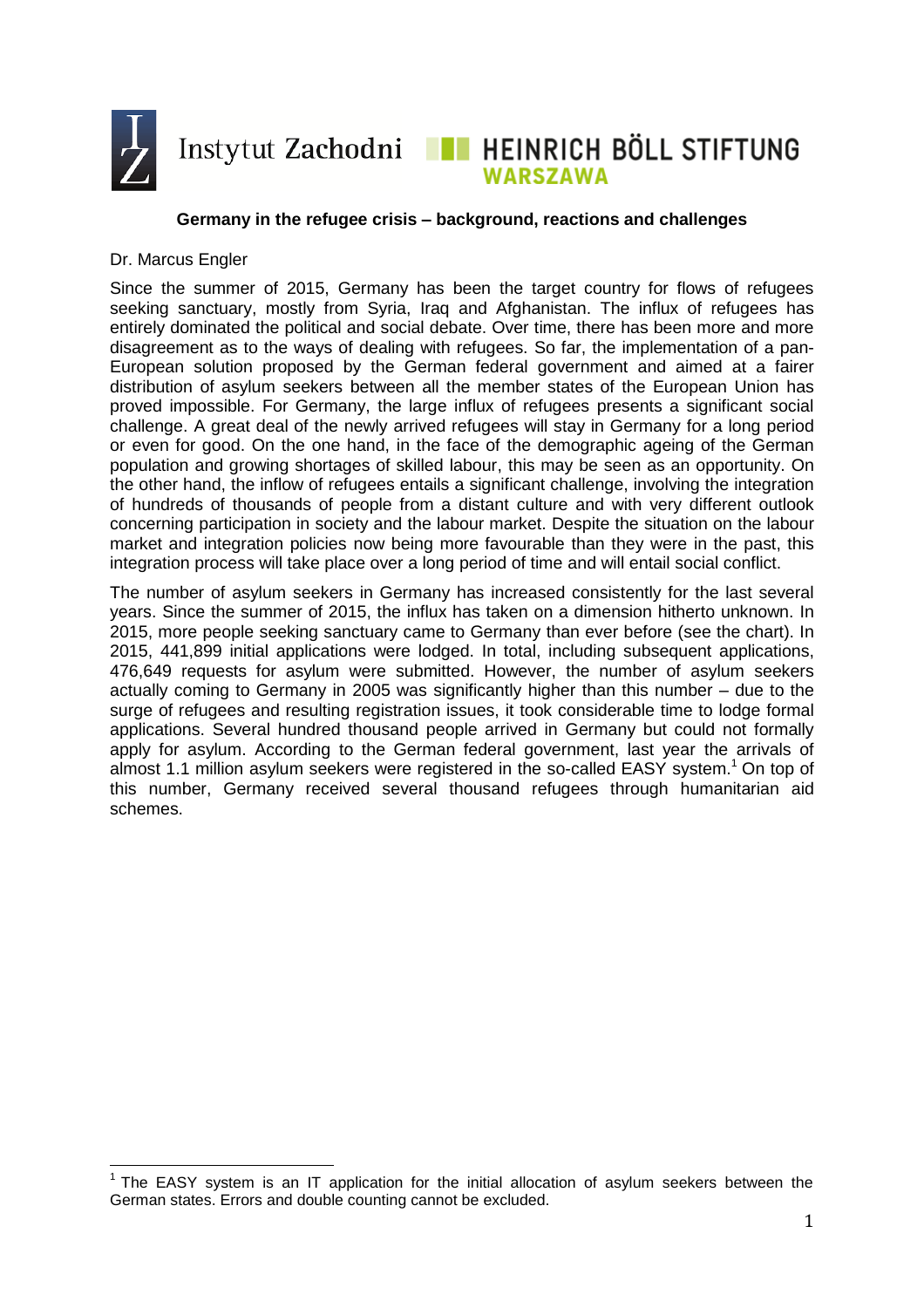



Source: Federal Office for Migration and Refugees 2016, own analysis

 $\blacksquare$  initial applications  $\blacksquare$  subsequent applications  $\blacksquare$  total  $\blacksquare$  registrations with the EASY system

The overwhelming majority of asylum seekers came from war-torn countries such as Syria, Iraq and Afghanistan or from the Western Balkans (see the table). Last year approximately every second asylum seeker was recognised as being in need of protection. In 2015, the so-called protection rate, which includes all the forms of protection (i.e. eligibility for asylum, refugees received under the Geneva Convention and subsidiary protection) stood at 50%.<sup>2</sup> This can be attributed to, above all, a high proportion of asylum seekers from Syria and other war-torn countries such as Iraq and Eritrea, who were almost all given refugee status. On the other hand, the protection rate for applicants from the Western Balkans stood at close to 0%. High protection rates for the first group of refugees, along with the large number of applications, led to several hundred thousand people being granted the right to longer-term or even permanent residence in Germany, which also gives them the right to bring their spouses and children to the country.

|                | <b>Country</b><br>οf<br>origin | <b>Initial</b><br>asylum<br>applications | <b>Registrations</b><br><b>EASY</b><br>with<br>the<br>system | <b>Overall</b><br>protection rate |
|----------------|--------------------------------|------------------------------------------|--------------------------------------------------------------|-----------------------------------|
| $\overline{1}$ | Syria                          | 158,657                                  | 428,468                                                      | 96.0%                             |
| $\overline{2}$ | Albania                        | 53,805                                   | 69,426                                                       | 0.2%                              |
| $\overline{3}$ | Kosovo                         | 33,427                                   | 33,049                                                       | 0.4%                              |
| $\overline{4}$ | Afghanistan                    | 31,382                                   | 154,046                                                      | 46.5%                             |

# **10 most important countries of origin and overall protection rates in 2015**

<sup>&</sup>lt;u>2</u><br>The fact, the level of protection is even higher if the protection rate is adjusted for so-called "formal" decisions", and if successful complaints against negative asylum decisions by the Federal Office for Migration and Refugees (BAMF) are taken into account.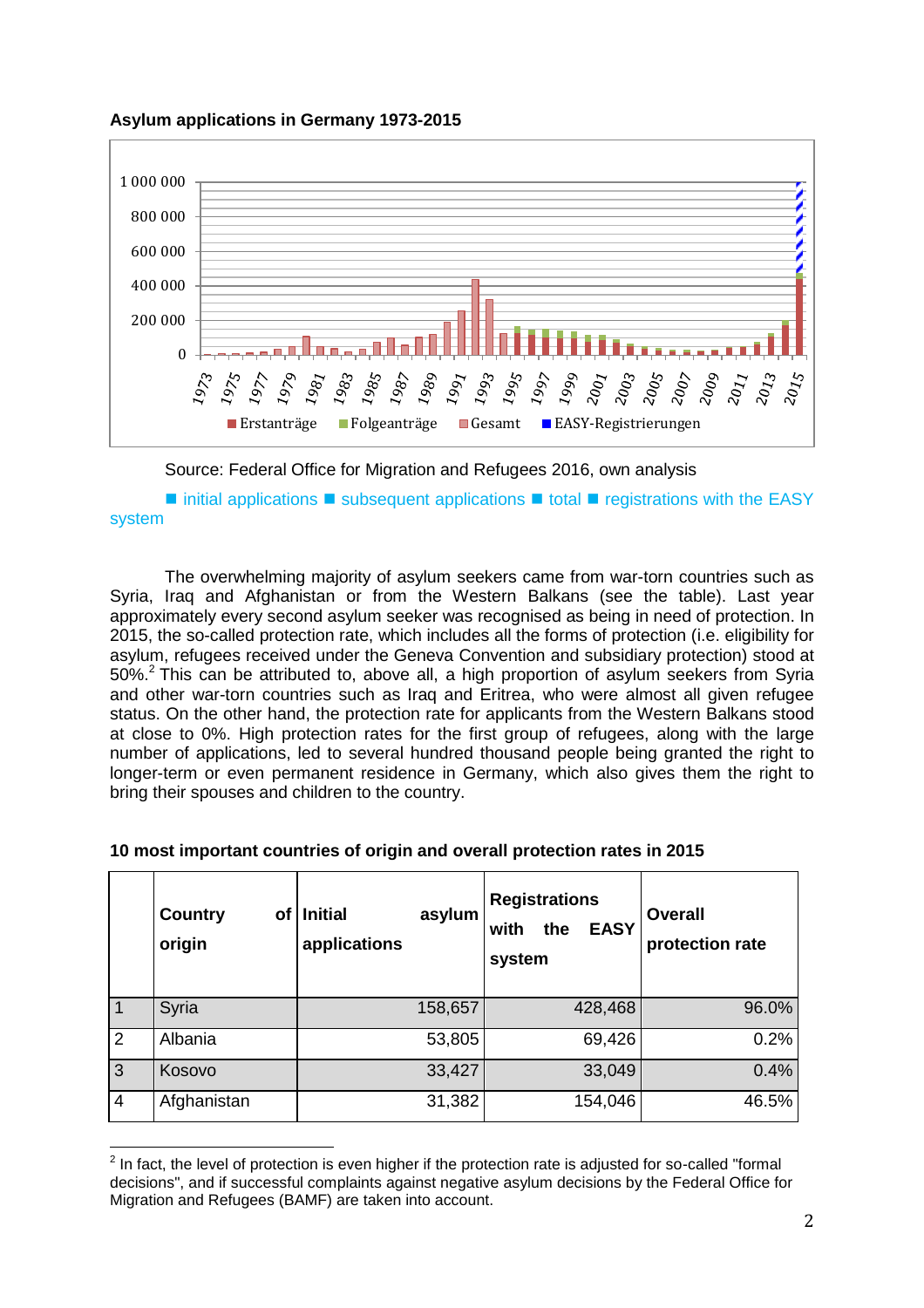| $\overline{5}$ | Iraq         | 29,784  | 121,662   | 86.1% |
|----------------|--------------|---------|-----------|-------|
| 6              | Serbia       | 16,700  | 20,365    | 0.2%  |
| 7              | Eritrea      | 10,867  | 25,505    | 92.4% |
| 8              | Macedonia    | 9,083   | 14,004    | 0.6%  |
| $\overline{9}$ | Pakistan     | 8,199   | 28,392    | 9.2%  |
| 10             | Iran         | 5,394   | 29,826    | 59.6% |
|                | <b>Total</b> | 441,899 | 1,091,894 | 49.8% |

Source: Federal Office for Migration and Refugees 2016

### **Merkel's alleged open-door policy**

Interpretation of the reasons for the surge of immigrants is controversial. Numerous media outlets and some political parties in Germany and other European countries have argued that the influx resulted primarily or exclusively from the open-door policy of the federal government – often reduced to the person of the chancellor Angela Merkel. In early September 2015, the government agreed with Austria to allow refugees from Hungary to enter Germany, and this, allegedly, triggered a knock-on effect. Furthermore, the "we can do it" rhetoric of the government and selfies taken with refugees are believed to have been understood as an invitation to come.

In the first place, it should be noted that the decision taken in Germany was meant as a reaction to the humanitarian refugee crisis in Hungary and in no way as an invitation addressed at refugees in non-European crisis-torn countries. However, it was understood differently there. It is difficult to quantify the impact of political decisions and symbols on migratory movements. On the one hand, the step taken by the federal government is likely to have strengthened people in their decisions to come to Germany and Europe. However, it cannot serve as the only explanation for the unprecedented scale of the surge of refugees from outside Europe. It should instead be assumed that several factors played a role here. First of all, it should be stressed that at present the number of people in search of protection has reached an all-time high. According to the data from the United Nations High Commissioner for Refugees (UNHCR), at the end of 2014, 59.5 million people were fleeing from persecution, violence and human rights violations,<sup>3</sup> the highest figure since such statistics were first produced in 1989. What should be particularly stressed is the civil war in Syria, which has been ongoing since 2011 and has caused a huge spillover of refugees, both within the country and into neighbouring countries. In the states of first arrival – mainly Turkey, Lebanon and Jordan – refugees are confronted with an extremely difficult situation and a lack of prospects. They are usually granted no regular status or work permits and have hardly any access to educational institutions for children. Moreover, the cost of living is high and the resources they bring from they their home countries are being used up. Deterioration in the supply of World Food Programme (WFP) food aid during 2015 was for many refugees an additional reason to make their way to Europe.<sup>4</sup> Insufficient resources in the region and the fact that industrialised countries launched few legal admission schemes resulted in a growing number of refugees setting off at their own risk. This movement was marked by changes to the main migratory routes. Until 2014, the Mediterranean route via Italy was most

 3 This number may have increased in the meantime. However, UNHCR only publishes this data once a year, on World Refugee Day (20th June).

**<sup>4</sup>** UNHCR, "Seven factors behind movement of Syrian refugees to Europe", *Briefing Notes***,** 25 September 2015, available online at: [http://www.unhcr.org](http://www.unhcr.org/560523f26.html)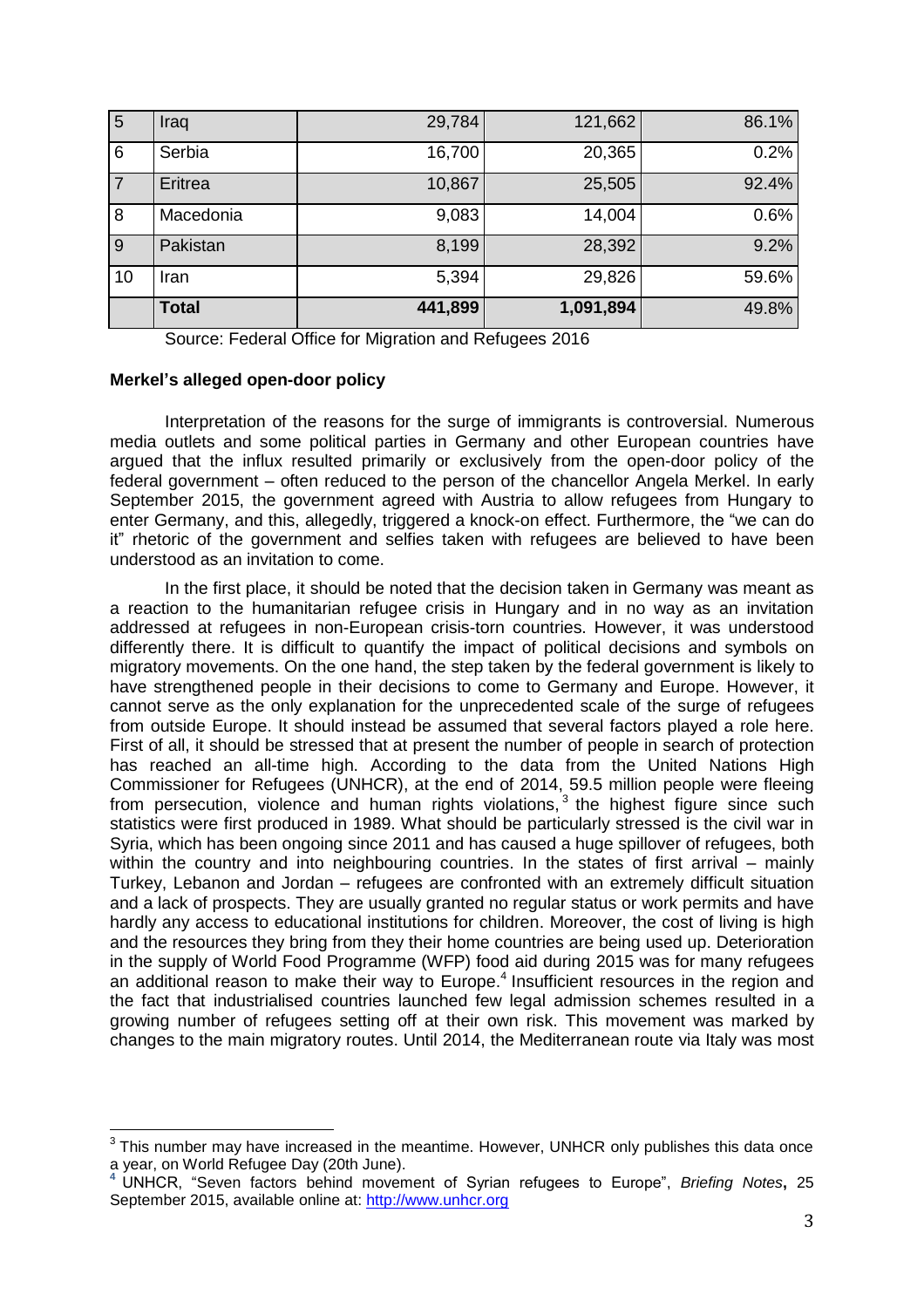popular. Since mid-2015, an increasing number of refugees have chosen the eastern Mediterranean route (through Turkey and Greece) as it is cheaper and less dangerous.<sup>5</sup>

In the public debate the question is often posed as to why asylum seekers look for protection in Germany (and a few other countries). Research has shown that in this case too numerous factors come together, the most important being structural aspects and circumstances that short-term political decisions have no influence upon, such as the level of prosperity, social support and, above all, migrants' already existing social networks. This might also explain why there are substantial differences within the EU with respect to the countries of origin of refugees. Germany receives particularly many Afghans, Syrians and refugees from the Western Balkan countries as, in comparison to the rest of Europe, there are large communities from these nations already in the country.

#### **New controversies regarding asylum policy**

Over the past years, the refugee policy in Germany has been gradually liberalised, i.e. the rights of refugees have been reinforced. This has been facilitated by favourable conditions: a moderate number of applications, positive economic development and an awareness of accelerating demographic ageing. In view of these factors, migration and integration policies have been gradually modernised.<sup>6</sup> On the one hand, Germany does not want to lag behind in the competition for the most talented people. On the other hand, however, it has to avoid the mistakes of the past, when the failed integration of "Gastarbeiter" led to numerous social problems. As a result, the integration of refugees is encouraged. In particular, refugees should be given access to language and integration courses in order to promote their integration into the labour market. In September 2014, for instance, a legislative package was adopted which shortened the ban on employment for asylum seekers from nine to three months.

A more humanitarian German refugee policy also included an increase in organised admission schemes, through which refugees can enter Germany in a safe and legal manner. The Federal Republic of Germany had consistently taken part in individual organised admission schemes for refugees from crisis-torn areas in the past.<sup>7</sup> However, it is only since 2012 that the country has been regularly engaged in the UNHCR resettlement scheme. Furthermore, in reaction to the crisis in Syria, Germany is one of the few European countries to have developed programmes for admitting temporary refugees from Syria on a larger scale. Between May 2013 and June 2014 the federal government and the states decided to create a total of 20,000 places for refugees from crisis-torn countries. The refugees received in this way are granted a residence permit for an initial period of two years and are allowed to start work immediately. Moreover, 15 states made it possible for Syrians living in Germany to bring their family members, provided that they commit themselves to cover the cost of their accommodation and living. By the end of 2015, approximately 20,000 people were received in this way.

A considerable increase in applications has again sharpened the political and social debate on asylum and refugee protection in Germany. Municipalities were faced with a growing challenge concerning the accommodation of refugees. Across the country, temporary accommodation was offered, including in barracks, containers, tents and school

 5 P. Fargues, *The year we mistook refugees for invaders*, Policy Briefs, European University Institute and Migration Policy Center, San Domenico di Fiesole, 2015.

<sup>&</sup>lt;sup>6</sup> Sachverständigenrat deutscher Stiftungen für Integration und Migration, "Deutschlands Wandel zum modernen Einwanderungsland", *Jahresgutachten 2014 mit Integrationsbarometer*, Berlin; Sachverständigenrat deutscher Stiftungen für Integration und Migration, *Unter Einwanderungsländern: Deutschland im internationalen Vergleich*, Jahresgutachten 2015, Berlin.

<sup>7</sup> An overview of organised addmissions can be found in M. Engler, *Sicherer Zugang. Die humanitären Aufnahmeprogramme für syrische Flüchtlinge in Deutschland*, Policy Brief, Forschungsbereich beim Sachverständigenrat deutscher Stiftungen, 2015. Available online at: [http://www.svr-migration.de](http://www.svr-migration.de/wp-content/uploads/2015/10/Sicherer-Zugang.-Die-humanit%C3%A4ren-Aufnahmeprogramme-f%C3%BCr-syrische-Fl%C3%BCchtlinge.pdf)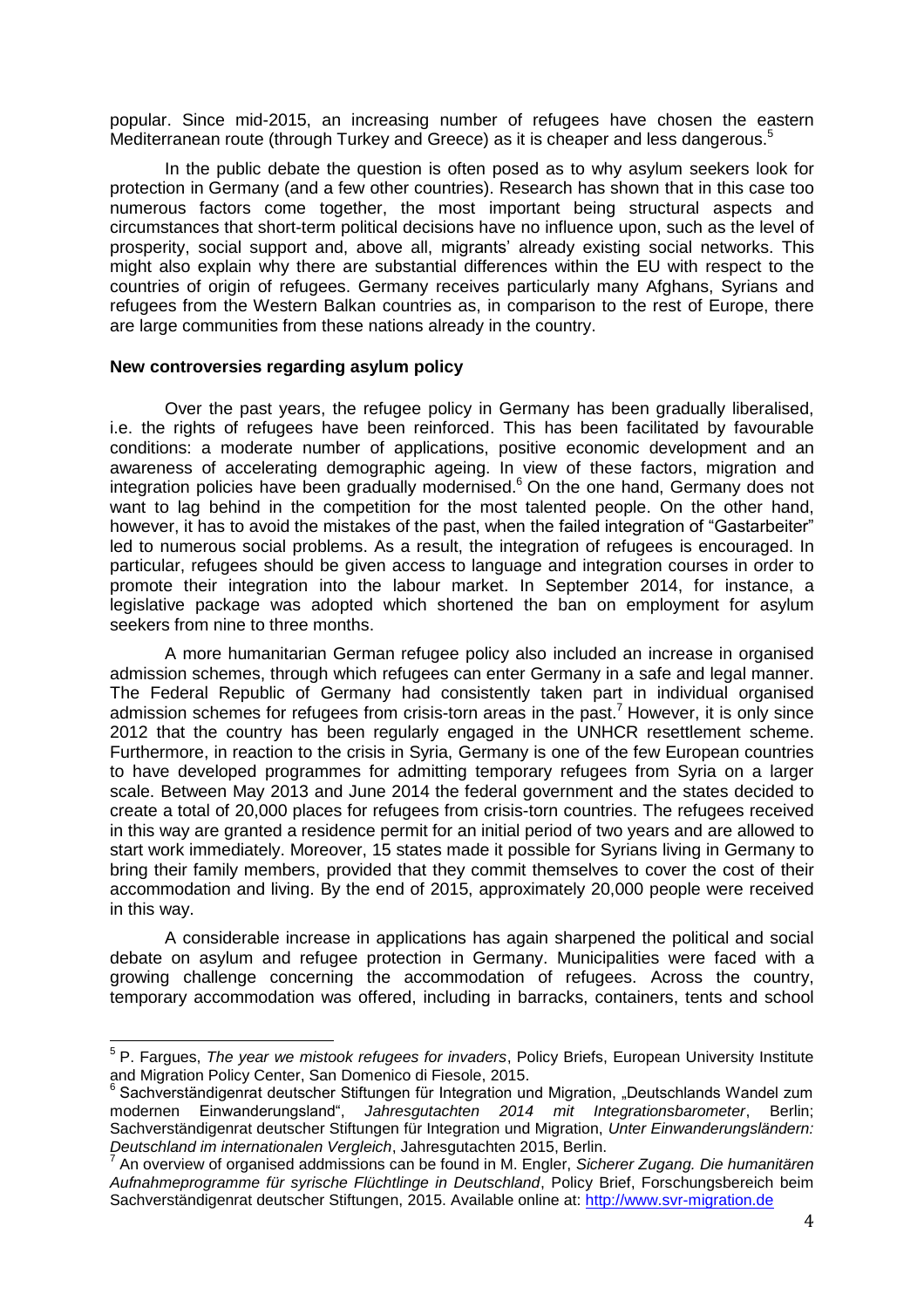sports halls. In March 2016, 687 sports halls nationwide were occupied by refugees. $8$  This means that these asylum seekers can enjoy hardly any privacy and are subject to continuous stress. The opening of temporary shelters has often led to conflict with local residents. Despite numerous staff increases, the Federal Office for Migration and Refugees (BAMF), which is responsible for the examination of asylum applications, does not have sufficient capacity. This increases the backlog of cases and extends processing times. At the beginning of January, BAMF had up to 700,000 pending asylum applications.<sup>9</sup>

### **Differentiation of asylum policy**

 $\overline{\phantom{a}}$ 

In view of the above, the main objective of the federal government was to accelerate the processing of applications and to significantly reduce the number of new applications. In particular, the number of asylum seekers from Serbia, Macedonia and Bosnia and Herzegovina, which has has been growing since 2012, and the very low recognition rates among this group, sparked a new debate on "asylum abuse". In early November 2014, Serbia, Macedonia and Bosnia and Herzegovina were designated safe countries of origin. This is supposed to accelerate the processing of applications and send a signal to people from these countries of origin that submitting an application is not worthwhile.

The federal government immediately reacted to the dramatic events of the summer 2015 with the so-called Asylum Package I, which was adopted under an accelerated parliamentary procedure and came into force on 24 October. The package provides for a greater participation of the federal government in the cost of financing of refugee accommodation and also contains a number of measures aimed at accelerating the asylum procedure. The objective is also to integrate at an early stage those refugees that are likely to remain in Germany (currently these are refugees from Syria, Iraq, Iran and Eritrea). They are given the opportunity to attend an integration course during the asylum procedure. On the other hand, asylum seekers that are unlikely to stay in the country are supposed to leave Germany more quickly. Furthermore, in reception centres, cash payments should be to a large extent replaced with in-kind benefits. The construction planning law was changed so that accommodation for refugees could be secured more quickly and without much bureaucracy. In the next step, Albania, Kosovo and Montenegro were also recognised as safe countries of origin. In return, access to the labour market for citizens of the Western Balkans was facilitated.

However, in the face of the continuing surge of refugees, these measures seemed to be insufficient from the perspective of the German federal government. At the beginning of November 2015, the coalition leaders agreed upon the Asylum Package II, which provides for the creation of more "special reception centres" for asylum seekers from safe countries of origin who are subject to re-entry restrictions, lodge subsequent applications or are unwilling to cooperate. In these centres, the Federal Office for Migration and Refugees should in future take decisions on asylum applications within one week. Rejected applicants should return to their own countries or be deported directly from these centres. The second asylum package includes additional measures whose aims include limiting family reunification for certain refugees and simplifying deportation. The measures entered into force in mid-March 2016.

Further restrictive measures have become the subject of heated debate, including within the government. Over the last few months, there have been calls for the introduction of a ceiling for asylum seekers. If the ceiling were reached, all further asylum seekers would be turned back at the border. However, this idea raises legal objections. Currently under discussion is the introduction of a compulsory place of residence for recognised asylum

<sup>8</sup> Deutscher Bundestag, Aktuelle Meldung [German Federal Government, current press release], 17.03.2016 (https://www.bundestag.de/presse/hib/201603/-/415614)

**<sup>9</sup>** "Asylanträge beim Bamf: 280.000 Fälle entschieden, mehr als 670.000 offen", *Spiegel Online*, 5.2.2016.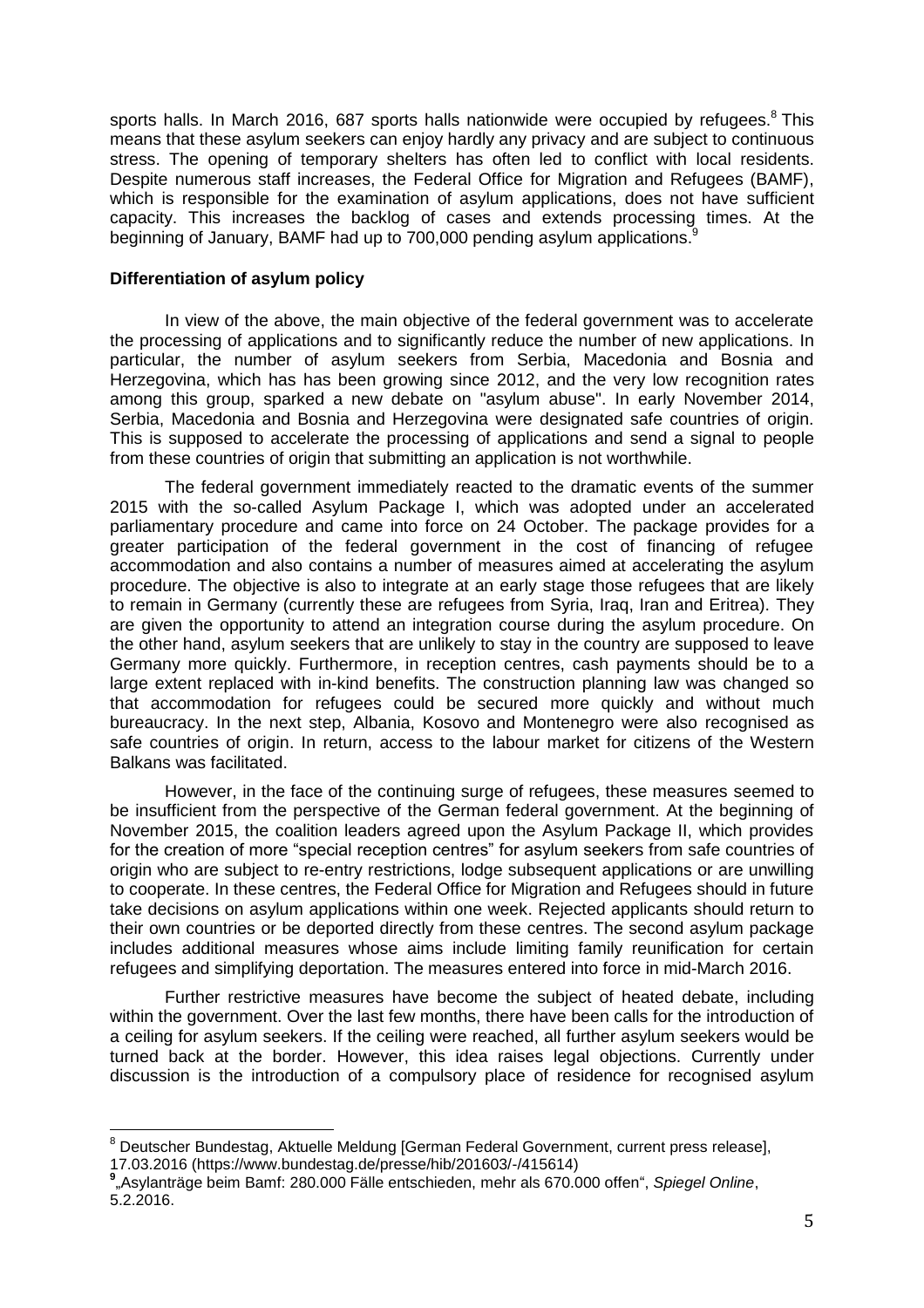seekers – this is in order to reduce the influx of refugees to large cities. Moreover, Algeria, Morocco and Tunisia are to be recognised as safe countries of origin.

# **Ambivalent social attitudes**

Polling results show that the responses to the challenges of refugee reception vary and, on the whole, can be viewed as ambivalent.<sup>10</sup> On the one hand, German society has demonstrated great and ongoing solidarity with refugees, and has shown spontaneous support for them. Thousands of people welcomed them at railway stations, made in-kind donations, helped by handing out meals in emergency shelters and offered language courses. According to surveys, up to 10% of society was involved.<sup>11</sup> Many people stressed that the current situation is positive in comparison to early 1990s, when hundreds of thousands of refugees fled to Germany from the Balkan wars.

On the other hand, there were civic movements which were sceptical or hostile to the creation of emergency shelters in their neighbourhoods. Right-radicals such as the NPD initiated or exploited numerous protests against the reception of asylum seekers. Protests were also staged in affluent areas, motivated by a fear of a fall in property values. In addition to protests there were also instances of violence against refugee shelters, including many arson attacks. According to the Federal Criminal Office (BKA), in 2015 there were 924 such offences (in 2014 there were 199).<sup>12</sup> Numerous refugees were injured.

There has been a significant rise in popularity of the anti-immigration Pegida movement, which has staged regular demonstrations, as well as the rise of the populist rightwing party Alternative for Germany (AfD). In a nationwide poll conducted in February 2016, 12% of respondents supported the AfD. The party came third in the survey, the highest it had ever polled.<sup>13</sup> Since 2014, the AfD has managed to enter the European Parliament and 8 out of 16 state parliaments.

# **Integration of a great number of people as a long-term process**

It is likely that a significant number of refugees will stay in Germany for a long period, or permanently. It has always been emphasised that refugees also constitute an opportunity for the ageing German society. They are on average substantially younger than the Germans and, thus, could contribute to the stabilisation of German pay-as-you-go social schemes and a reduction in skilled labour shortages. The legislative framework in this respect is more favourable than in the past, at least for those refugees likely to stay in Germany. The situation on the labour market has also improved.

In order to enable the integration of great numbers of refugees as soon as possible it is, however, necessary to make considerable efforts. The enormous number of young refugees, many of whom have not attended schools for long periods, presents the German education and training systems with a major challenge. The existing bottlenecks of highly qualified teachers threaten to delay the integration process. Shortages can also be seen on the housing market, resulting in thousands of recognised refugees being forced to live for longer periods in emergency or community centres. This, in turn, significantly hinders integration.

 $10<sup>10</sup>$ http://www.zdf.de/politbarometer/politbarometer-5990568.html; http://www.infratestdimap.de/umfragen-analysen/bundesweit/ard-deutschlandtrend/2016/maerz/

<sup>11</sup> "Viele Deutsche helfen, haben aber auch Angst", *Die Welt*, 21.12.2015.

<sup>&</sup>lt;sup>12</sup> Pro Asyl, "2015: Dramatischer Anstieg von Gewalt gegen Flüchtlinge", 13.1.2016, available online at: <u>[http://www.proasyl.de](http://www.proasyl.de/de/news/detail/news/2015_dramatischer_anstieg_von_gewalt_gegen_fluechtlinge/)</u>

<sup>&</sup>lt;sup>13</sup> Infratest Dimap, Eine Umfrage zur politischen Stimmung im Auftrag der ARD-Tagesthemen und der Tageszeitung DIE WELT, February 2016.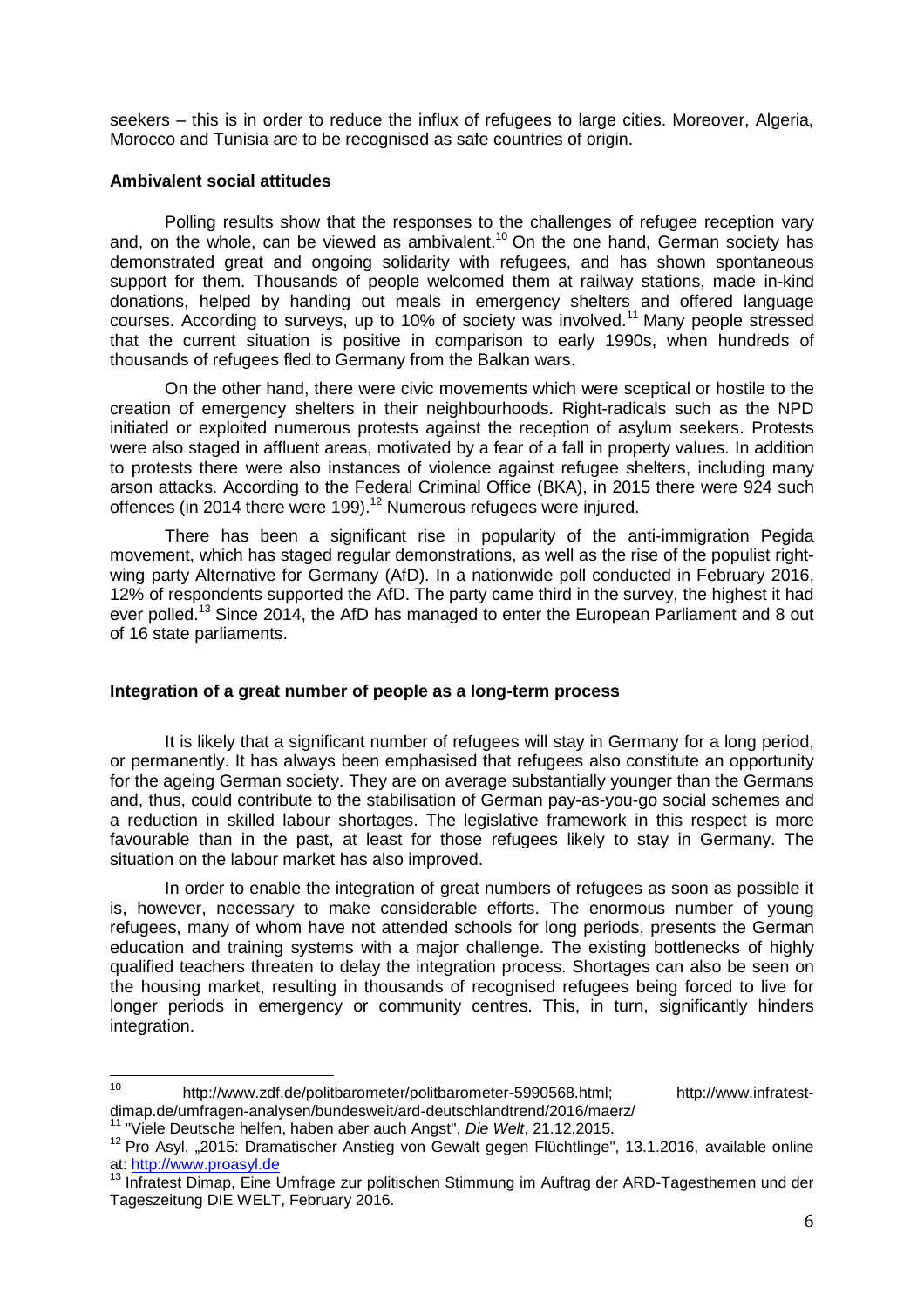Furthermore, the targets that are set should be realistic. There is no reliable data yet available regarding the levels of qualifications of refugees; however, preliminary analyses suggest that these levels vary significantly. It will be a huge challenge to fit the often informal qualifications of refugees into the strongly formalised German labour system. It should be assumed that a considerable number of those in search of protection will not be able to take up employment immediately and will need a certain adjustment period.<sup>14</sup> Also, due to reasons including disease and traumatisation, some refugees will not be able to work for the foreseeable future. In each case it will be necessary to first learn the German language, which will take time, not least because there are not enough language courses offered.

### **Struggle for a European solution**

Since 2013, the German federal government has promoted a European solution to the refugee crisis. This solution was to consist of an even distribution of asylum seekers – those arriving both spontaneously and in an organised way – across the European Community of states. However, such a solution turned out to be difficult to implement as only a few countries were ready to participate to a significant extent.<sup>15</sup> As the other external actions aimed at reduction of the influx of refugees to Germany also required time to be effective, there were increasing calls for a national solution, i.e. partial or complete closure of German borders. On 13 September 2015, the German federal government decided to temporarily reintroduce checks at German borders, particularly the border between Germany and Austria. So far, the government has rejected demands to close its borders and has labelled this a last resort, should the European solution proposed not function in the future. Other states have adopted similar measures (including Sweden, Denmark and France). Austria and countries located on the Balkan route went one step further and, since the end of 2015, have gradually closed the route for refugees. Since March, this has led to a significant decrease in the number of refugees entering Germany.

In order to reduce the number of refugees in a sustainable manner, the German federal government has shown great commitment to cooperation with Turkey. In March, after several months of negotiations, the European Union and Turkey reached an agreement under which, from 20 March, Turkey is supposed to take back all migrants who illegally enter Greece. In return, for each Syrian who enters illegally and is sent back to Turkey, the EU will receive a Syrian from Turkey under resettlement or humanitarian admission schemes. Initially, the programme was limited to 72,000 people and was voluntary. EU leaders assumed that this temporary measure, which is to be closely monitored for efficiency, will stop illegal migration via the Aegean Sea. Provided that this is indeed the case, at a later point more refugees could be received from Turkey under an additional wider humanitarian admission scheme.

# **Outlook**

 $\overline{\phantom{a}}$ 

It is highly questionable to what extent the intended sustainable reduction of illegal migration can actually be achieved under the agreement with Turkey and whether this will be in line with the EU's human rights obligations. In view of the persistently high number of refugees globally, it seems very likely that at least some refugees will switch to other routes.

In any case, the German federal government is presented with an arduous and controversial challenge that is at once political, economic and involves social integration. The influx of asylum seekers must also be considered in the context of the substantial migration of EU

 $14$  S. Johansson, "Was wir über Flüchtlinge (nicht) wissen. Der wissenschaftliche Erkenntnisstand zur Lebenssituation von Flüchtlingen in Deutschland", Eine Expertise im Auftrag der Robert Bosch Stiftung und des SVR-Forschungsbereichs, 2016.

<sup>15</sup> M. Engler, "Europäische Flüchtlingspolitik: Und sie bewegt sich doch", *Flüchtlingsforschungsblog*, 2.9.2015, available online at: [http://fluechtlingsforschung.net](http://fluechtlingsforschung.net/europaische-fluchtlingspolitik-und-sie-bewegt-sich-doch/)